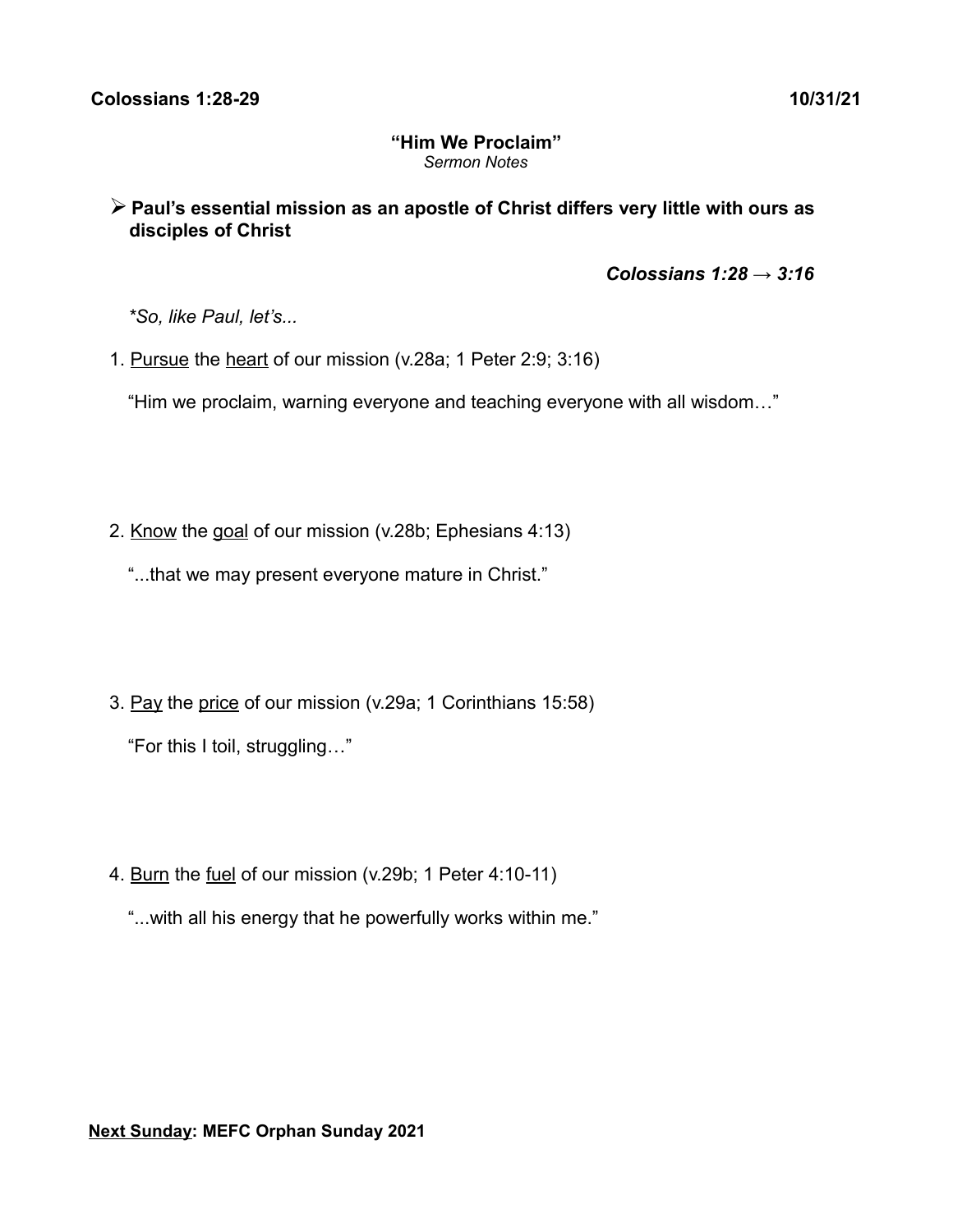## **Community Group Study Guide**

For the Week of October 31st - November  $6<sup>th</sup>$ 

## **"Where Did the Reformation Really Begin?"[1](#page-1-0)** Written by David Mathis on the 500th Anniversary of the Reformation

*Today we mark the 504th anniversary of the event that, in God's providence, served to ignite the flame of the Protestant reformation: Martin Luther's famous nailing of the 95 Theses to the castle church door in Wittenburg, Germany on October 31st, 1517. And yet, you can't ignite a flame without a spark. Before the reformation came to Europe, it came to Luther. And before it came to Luther, it came to key forerunners before him. In this insightful and encouraging article, Twin Cities pastor David Mathis leads us on a brief and fascinating tour of what this all means for us today living as we do over 500 years on the other side of Wittenburg.*

*Queso at Chipotle. What a time to be alive.* So reads the new billboard not far from our house. This October is quite the time to be alive, even if the new menu item at our beloved Mexican grill is not really one of the reasons why.

For those of us who embrace the moniker *Protestant*, and have some faint sense of the history that made such a wonderful reality necessary and possible, we have the privilege of being alive to mark this 500<sup>th</sup> anniversary of the Reformation. Right? It may have seemed exciting from a distance, but now that we're here, will October come and go with us feeling mildly dissatisfied?

As we have been telling the stories of 31 reformers this month through the [Here We Stand](https://www.desiringgod.org/here-we-stand) series, we've discovered one insight — one "secret" — one timeless lesson that made this all possible 500 years ago, and makes it real every waking day of our twenty-first-century lives. One powerful thread unites these men and women as much as any other and is at the very heart of the Reformation: a personal encounter with God himself in his word.

Before there could be Reformation in the church, and Reformation in the world, first there had to be reformation in the soul. How did that begin for Martin Luther, and for the many who stood with him? It came, time and time again, through gaining access to his living and active word, and there meeting God himself.

Long before Luther himself came on the scene, the common thread ran through the four pre-Reformation figures. What changed [John Wycliffe?](https://www.desiringgod.org/articles/the-morning-star-of-the-reformation) He "applied himself rigorously to the study of theology and Scripture. As he did, he realized how much the church had veered off in so many wrong directions." So also for **Peter Waldo**. His personal reformation, dramatic as it was, revolved around access to Scripture:

<span id="page-1-0"></span><sup>1</sup> <https://www.desiringgod.org/articles/where-did-the-reformation-really-begin>. Accessed 10/29/21 @ 10am.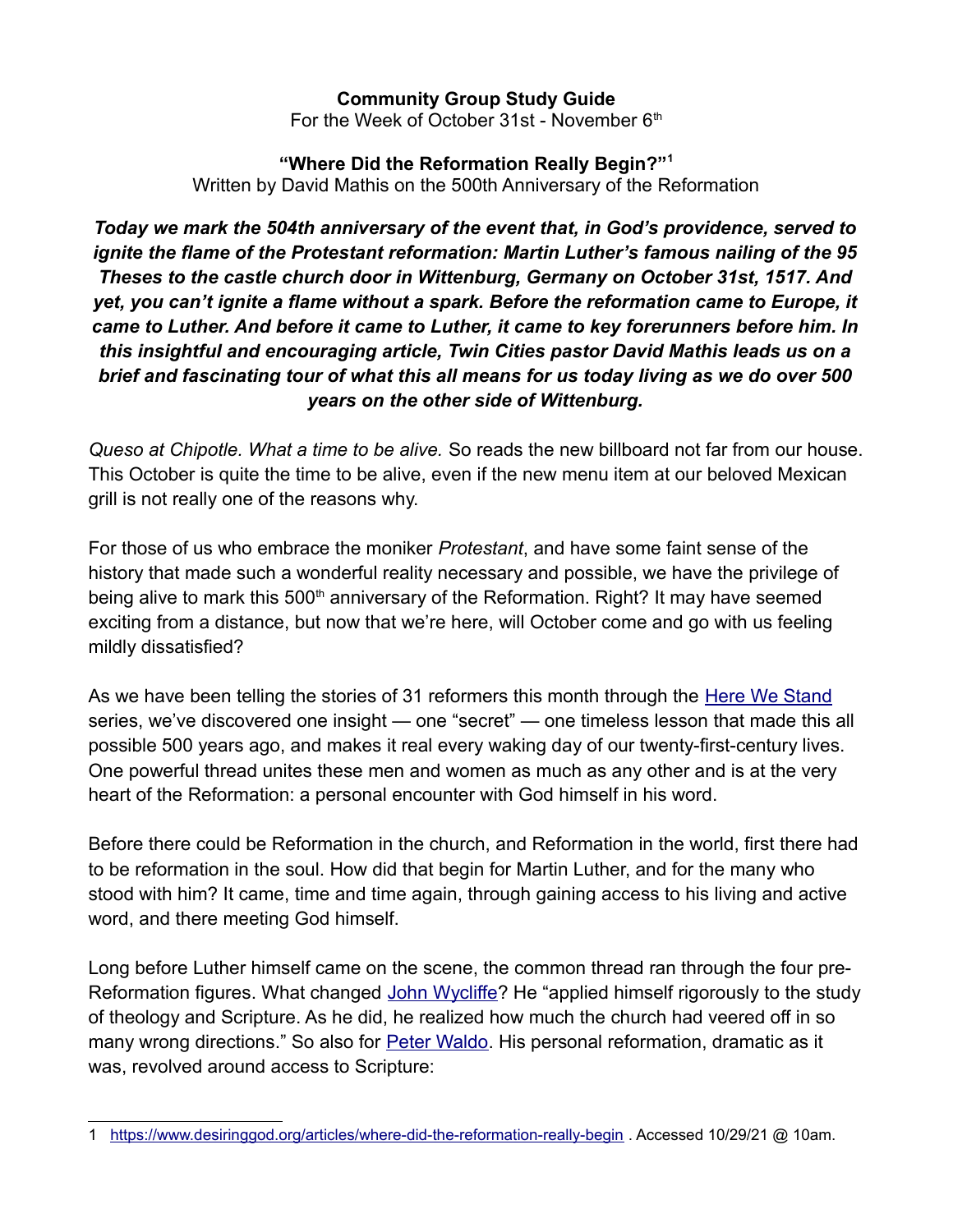The first thing he resolved was to read the Bible. But since it only existed in the Latin Vulgate, and his Latin was poor, he hired two scholars to translate it into the vernacular so he could study it. Next, he sought spiritual counsel from a priest, who pointed him to the rich young ruler in the Gospels and quoted Jesus: "One thing you still lack. Sell all that you have and distribute to the poor, and you will have treasure in heaven; and come, follow me" (Luke 18:22). Jesus's words pierced Waldo's heart.

[Jan Hus](https://www.desiringgod.org/articles/the-goosefather) lived a similar story: "As Hus read Scripture and watched the popes of his day abuse their power, he concluded that papal authority was not ultimate. He needed a sturdier foundation than was built from the straw and sticks of men's opinion — no matter how highly regarded those men were. He built his life and ministry on the word of God." And for [Savonarola,](https://www.desiringgod.org/articles/the-florentine-forerunner) it wasn't only access to God's word, but literally taking it to heart: "As a young friar, he soaked deeply in the writings of Thomas Aquinas and in Scripture, quickly demonstrating a capacious mind, which allowed him to commit most of Scripture to memory."

As we move from the forerunners into Luther's own day, we find that those who led the Reformation were largely priests and humanists. Why humanists? Ironically, their fresh optimism about the capabilities of humanity not only made them willing to lay aside the weight of tradition and think for themselves, but their learning and study of the classics enabled them to read the Scriptures for themselves. In the sixteenth century, it was the priests and the humanists who had access to God's word. They were the ones who could experience personal reformation as they came into contact with God's word, and they, then, were the ones who emerged as leaders in the fledgling movement.

Erasmus, of course, was the paragon of humanism, and many of the reformers admired his learning, or even worked with him. [Wolfgang Capito](https://www.desiringgod.org/articles/the-protestant-peacemaker) "was trained as a Christian humanist, becoming a student and a close friend of Erasmus. As a humanist, he loved the biblical text and biblical languages." And [John Oecolampadius,](https://www.desiringgod.org/articles/the-monasterys-lost-houselamp) as "one of the rising tribe of humanist scholars, thoroughly trained in Greek, Latin, and Hebrew," even "worked as an assistant to Erasmus — the project being Erasmus's first edition of the Greek New Testament, for which John wrote the epilogue."

Luther's longtime sidekick, **Philip Melanchthon**, was trained as a humanist, and [William Farel,](https://www.desiringgod.org/articles/the-french-firebrand) who led reforms in Geneva and famously recruited Calvin to the city, had "encountered the humanist scholar Jacques Lefèvre d'Étaples, a man whose devotion to Christ inspired Farel." But what, in particular, catalyzed Farel's personal reformation? "He studied Scripture over several years." And so it was with the Italian humanist [Peter Martyr Vermigli.](https://www.desiringgod.org/articles/the-phoenix-of-florence)

However, [Menno Simons](https://www.desiringgod.org/articles/the-fearless-pacifist) — like Luther and the other Martin, Bucer — came into contract with Scripture not in the academy but the priesthood. He had been "a Catholic priest who had never read the Bible." In fact, he "had *never* read the Scriptures themselves." He said, "I had not touched them during my life, for I feared if I should read them they would mislead me."